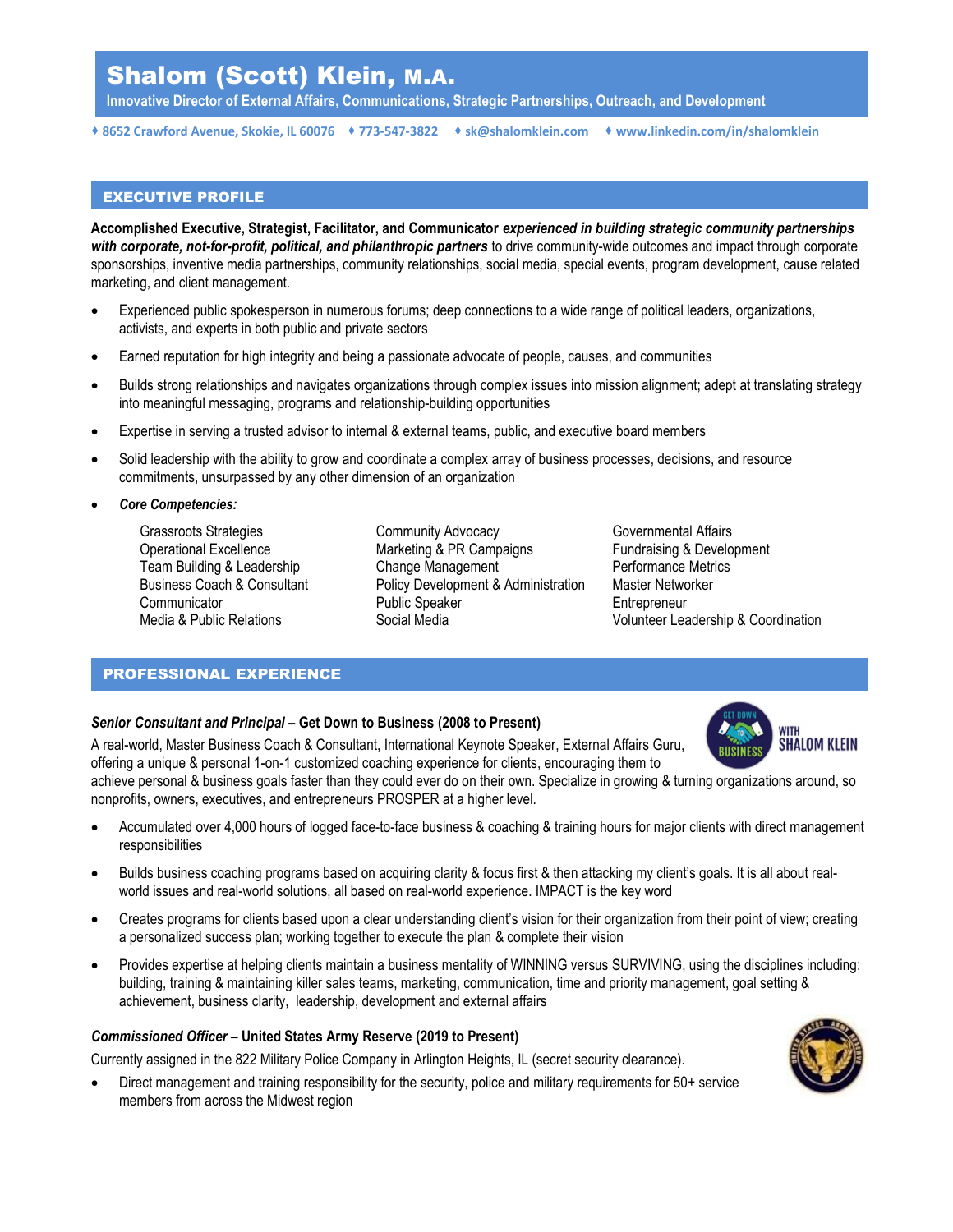# Director of External Affairs – Hebrew Theological College (HTC), Skokie, IL (2017 to 2019)

Hebrew Theological College - Beis HaMidrash LaTorah is committed to producing Torah-imbued college graduates and superior advanced graduate and professional programs for students who, upon graduation, will serve the Jewish community and humanity through their professional and personal vocations.

- Drove HTC's marketing, public relations, and on-line presence for the Beis Midrash & College for Men, Blitstein Institute for Women, Fasman Yeshiva High School, and Yeshivas Hakayitz, playing a critical role in showcasing the many institution-wide HTC programs and accomplishments of their students
- Through targeted strategies, planned and executed high-profile events, program development, advocacy, relationship building, and direct outreach, best positioning HTC's mission, academic offerings, faculty, alumni and student body
- Interfaced and collaborated with thought leaders and community stakeholders to inform and educate, and to raise the profile of the College's assets

#### Radio Talk Show Host - Get Down To Business with Shalom Klein – Radio AM 560 (2014 to Present)

Host of a 6 p.m. Sunday weekly radio show on AM 560 that is informational and educational, and where he gets down to business! The format features interviews with leaders in business, employment and politics as well as strategic advice on building one's business, success stories, and finding jobs.

## Executive Director - Jewish Neighborhood Development Council of Chicago (2014 to 2019)

An organization of neighborhood residents and Jewish community leaders who care deeply about the past, the present, and the future of West Rogers Park through the promotion and encouragement of commercial, cultural and residential development.

- Identified stakeholders, developed strategies, and defined how key messages are delivered in order to increase participation in and visibility for the organization's credibility in the community
- Oversaw efforts of the organization by recruiting and engaging partners, facilitating the work of the council and its networks, providing advice and counsel to the board members
- Advocated for neighborhood improvements, by raising awareness of vital issues that impact the neighborhood, building community as a creative, dynamic force for promoting collective interests

#### Founder and Chairman - Jewish B2B Networking (2010 to 2019)

Founded the not-for-profit Jewish B2B Networking organization, a member based peer group that grew quickly from 75 users to 18,000 business owners and job seekers—both Jewish and people of all faiths, sharing the mission of collaboratively inspiring and motivating others to live their greatest lives by sharing their success strategies with enthusiasm, passion, and optimism.

- Hosted events, developed programming, and shared resources to help business networkers become more successful and job seekers find new employment
- Created the brand narrative, designed and implemented practices to build the network across the entire Midwest
- Published a print magazine with a distribution of 25,000 with business, jobs and entrepreneurship articles and resources

#### Vice President and Principal – Moshe Klein & Associates (2010-2014)

Responsible for day-to-day operations of a growing family run accounting and tax firm which grew strategically under his leadership

- Managed facility operations for 3 offices, a staff of over 20 associates and initiated software & technology automation
- Initiated and executed sales and marketing strategies that resulted in a growth from 5 to 500 clients over a 4-year period
- Directly consult for 50 clients in areas of budgeting, forecasting and business development across the United States

## Project Manager - Chabad.org (2008-2009)

Managed and facilitated all special projects across the organization which became the world's largest Jewish website

- Drove digital content strategies, executing and showing performance based on metrics to support the overall goal of communicating Chabad's strategies, vision, and value proposition in the Jewish community
- Enhanced web properties to increase traffic, engagement, and ultimately conversion to Chabad.org
- Engaged, cultivated, and managed press relations to ensure appropriate coverage surrounding events and programs